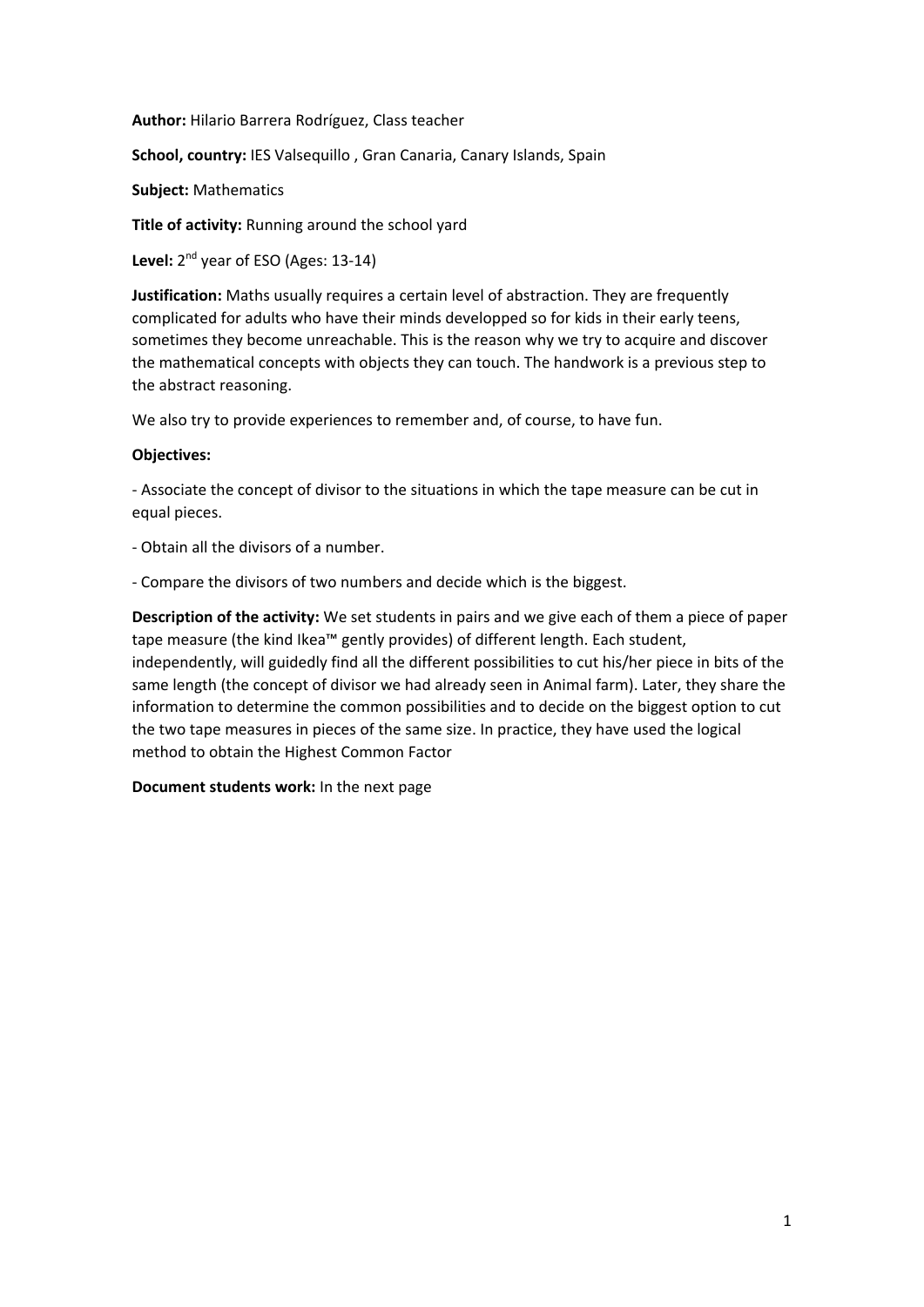Name: \_\_\_\_\_\_\_\_\_\_\_\_\_\_\_\_\_\_\_\_\_\_\_\_\_\_\_\_\_\_\_\_\_\_\_\_\_\_\_\_\_\_\_\_\_\_\_\_\_\_\_\_\_\_\_\_\_\_\_\_\_\_\_\_\_\_\_\_\_\_

Situation: You and your mate have two pieces of tape measure in your hands and we want to cut them both in smaller pieces all of them of the same size. We want the little pieces to be the biggest we can achieve (being all of them of the same size). Each student is only going to work with his/her piece of tape.

Your tape measure is like this:



If we cut the two pieces of tape measure in 1 centimeter pieces obviously all the pieces would have the same size. But surely we will be able to cut them in bigger equal pieces.

1) Can we cut our piece of tape measure in equal pieces of 2 centimeters? Is your number (the length of the tape measure) divisible by 2? Why?

If the answer to the two first questions is "yes" (The answers to both questions must be the same), make a mark in blue in your tape measure every two centimeters.

If the answer is "no", do nothing. Look at the examples.



2) Can we cut our piece of tape in equal pieces of 3 centimeters? Is your number (the length of the tape measure) divisible by 3? Why?

If the answer to the first question is "yes", make a mark in red your tape measure every three centimeters. If the answer is "no", do nothing. Look at the example.



3) Can we cut our piece of tape in equal pieces of 4 centimeters? Is your number (the length of the tape measure) divisible by 4? Why?

If the answer to the first question is "yes", make a mark in your tape measure every two centimeters. If the answer is "no", do nothing. Look at the example.